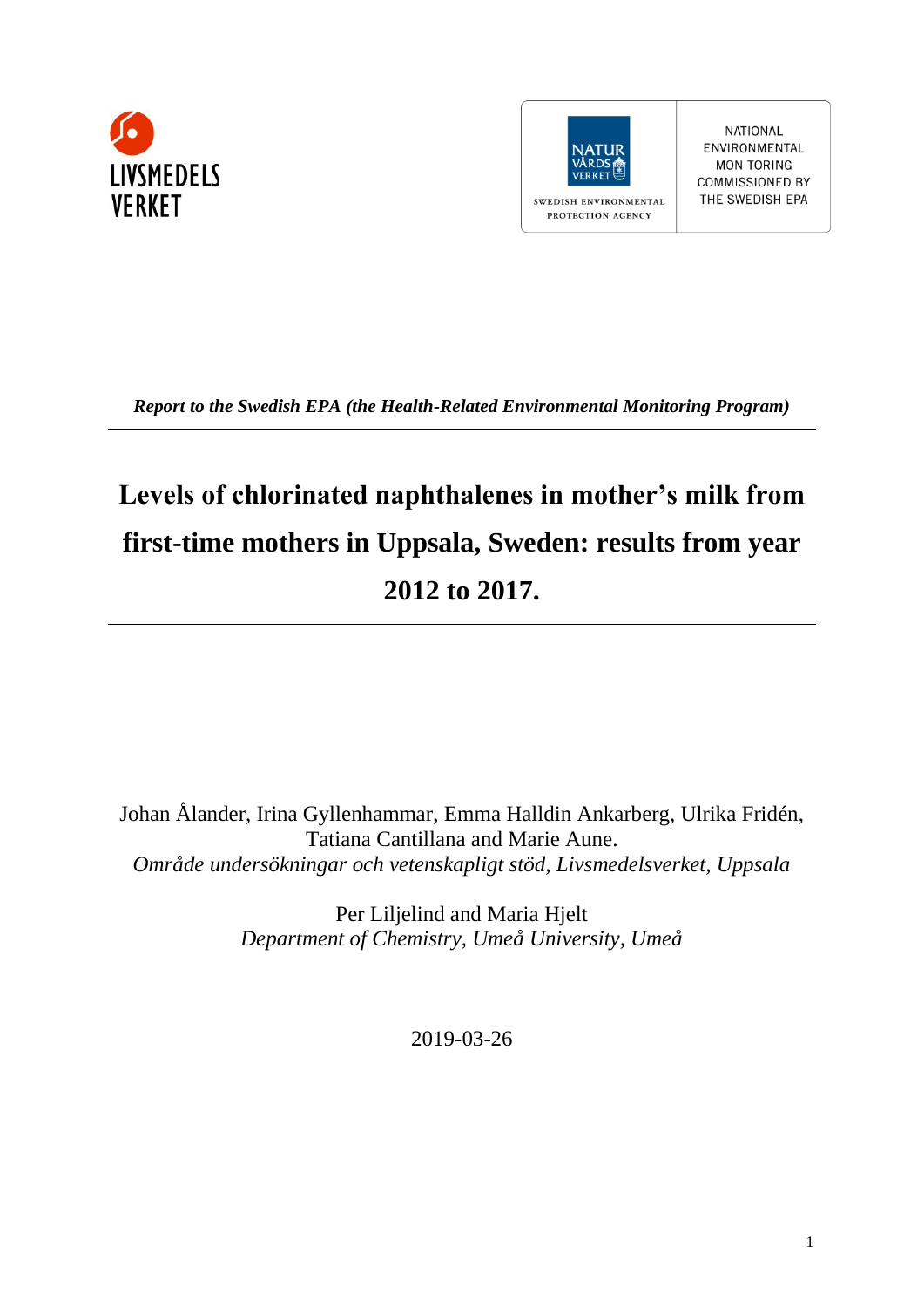

ÄRENDENNUMMER NV-00110-15 AVTALSNUMMER 2215-15-001 PROGRAMOMRÅDE Hälsorelaterad MÖ DELPROGRAM Biologiska mätdata – organiska ämnen

# **Levels of chlorinated naphthalenes in mother's milk from first-time mothers in Uppsala, Sweden: results from year 2012 to 2017.**

| Rapportförfattare<br>Johan Ålander, Livsmedelsverket<br>Irina Gyllenhammar, Livsmedelsverket<br>Emma Halldin Ankarberg, Livsmedelsverket<br>Ulrika Fridén Livsmedelsverket<br>Tatiana Cantillana, Livsmedelsverket<br>Marie Aune, Livsmedelsverket<br>Per Liljelind, Umeå universitet<br>Maria Hjelt, Umeå universitet                                                                                                                                                                                                                                                                                                                                                                                                                                                                                                      | <b>Utgivare</b><br>Livsmedelsverket<br><b>Postadress</b><br>Box 622, 751 26 Uppsala<br><b>Telefon</b><br>018-175500           |  |  |  |  |  |
|-----------------------------------------------------------------------------------------------------------------------------------------------------------------------------------------------------------------------------------------------------------------------------------------------------------------------------------------------------------------------------------------------------------------------------------------------------------------------------------------------------------------------------------------------------------------------------------------------------------------------------------------------------------------------------------------------------------------------------------------------------------------------------------------------------------------------------|-------------------------------------------------------------------------------------------------------------------------------|--|--|--|--|--|
| Rapporttitel<br>Levels of chlorinated naphthalenes in<br>mother's milk from first-time mothers in<br>Uppsala, Sweden: results from year 2012 to<br>2017.                                                                                                                                                                                                                                                                                                                                                                                                                                                                                                                                                                                                                                                                    | <b>Beställare</b><br>Naturvårdsverket<br>106 48 Stockholm<br><b>Finansiering</b><br>Nationell hälsorelaterad miljöövervakning |  |  |  |  |  |
| Nyckelord för plats<br>Uppsala                                                                                                                                                                                                                                                                                                                                                                                                                                                                                                                                                                                                                                                                                                                                                                                              |                                                                                                                               |  |  |  |  |  |
| Nyckelord för ämne<br>Chlorinated naphtalenes, polychlorinated naphthalenes, PCNs                                                                                                                                                                                                                                                                                                                                                                                                                                                                                                                                                                                                                                                                                                                                           |                                                                                                                               |  |  |  |  |  |
| Tidpunkt för insamling av underlagsdata<br>2012-2017                                                                                                                                                                                                                                                                                                                                                                                                                                                                                                                                                                                                                                                                                                                                                                        |                                                                                                                               |  |  |  |  |  |
| Sammanfattning<br>Sedan 1996 har Livsmedelsverket regelbundet samlat in modersmjölk från förstföderskor i Uppsala för<br>analys av persistenta halogenerade organiska miljöföroreningar (POP), i studien POPUP (Persistent<br>Organic Pollutants in Uppsala Primiparas). I följande rapport redovisas halterna av polyklorerade<br>naftalener (PCN) i poolade bröstmjölksprover från 2012 till 2017, ett samlingsprov per år (n=6).<br>Resultaten visar inte på någon statistiskt signifikant trend under tidsperioden. Adderas tidigare<br>analyserad data av polyklorerade naftalener i bröstmjölk från förstföderskor i Uppsala under åren 1997 -<br>2011 (Haglund, Liljelind et al. 2014) till ovanstående data erhålles en statistiskt signifikant nedgång (p<br><0,001) för total PCN, med en halveringstid på 14 år. |                                                                                                                               |  |  |  |  |  |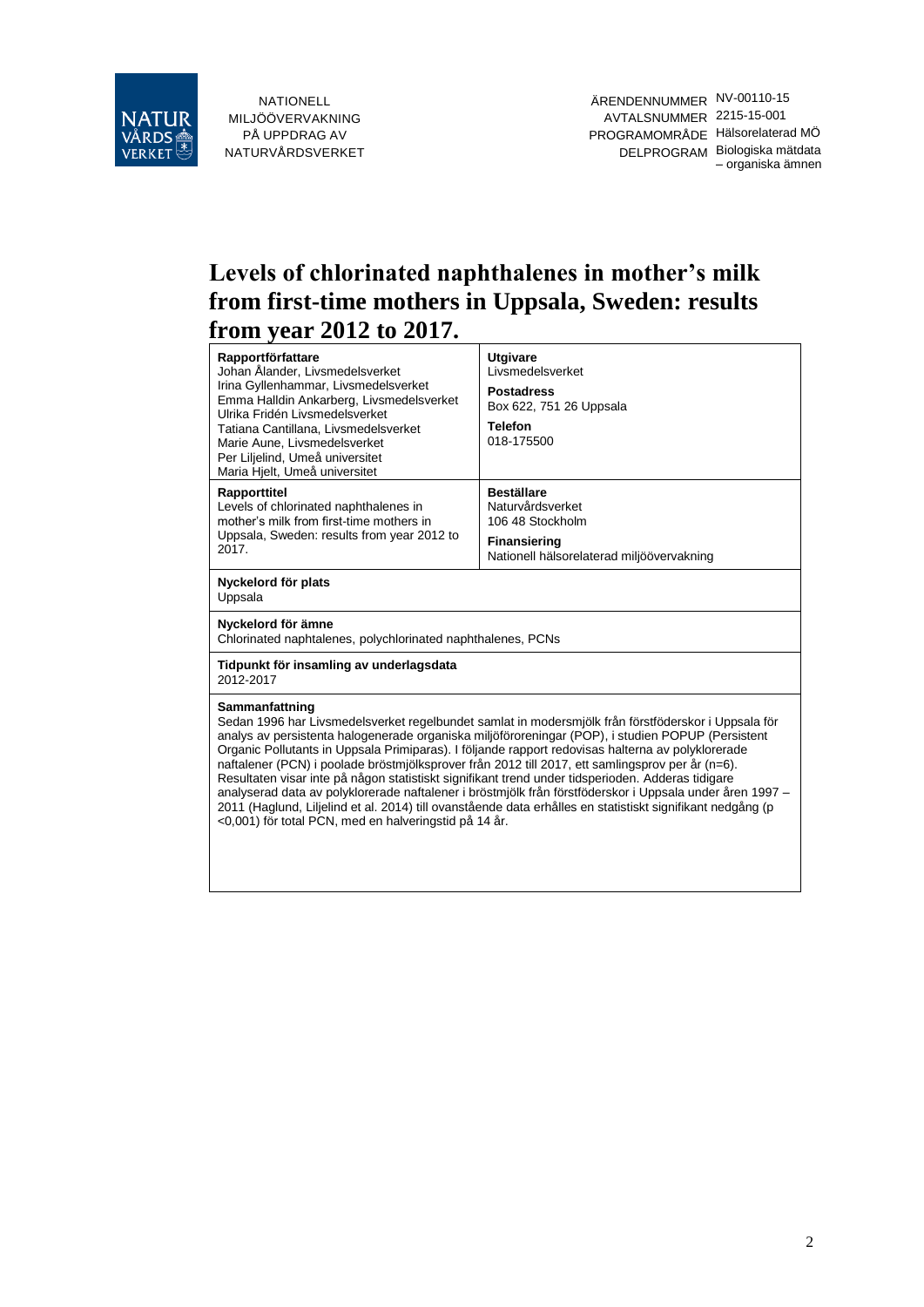

#### **INTRODUCTION**

With funding from the Swedish Environmental Protection Agency (EPA), the Swedish National Food Agency (NFA) has made recurrent measurements of persistent halogenated organic pollutants (POP) in mother's milk from primiparous women in Uppsala since 1996. The study is called POPUP (Persistent Organic Pollutants in Uppsala Primiparas), and the aim is to estimate the body burdens of POP among pregnant and nursing women and to estimate temporal trends of the exposure of foetuses and breast-fed infants.

Time trends of chlorinated naphthalenes in mothers milk have previously been reported from mothers in the area of Stockholm during 1972 – 1992 [\(Lunden and Noren 1998\)](#page-8-1) and Uppsala (POPUP) during 1997 – 2011 [\(Haglund, Liljelind et al. 2014\)](#page-8-0). The following report presents results of analyses of chlorinated naphthalenes in mother's milk sampled in 2012 to 2017 (according to agreement 2215-15-001).

#### **Polychlorinated naphthalenes**

Chlorinated naphthalenes, often called polychlorinated naphthalenes or PCNs, are a group of compounds based on the naphthalene ring system, with one or more hydrogen atoms replaced by chlorine atom(s).They are divided into eight homologue groups, based on the number of chlorine atoms in the molecule, from mono-CNs (one chlorine atom) to octa-CNs (eight chlorine atoms). The generic molecular formula is  $C_{10}H_{8}$  <sub>n</sub>Cl<sub>n</sub>, where n = 1 - 8. There are 75 possible PCNs, usually identified using the numbering system shown below:



PCNs are members of the class of chlorinated polycyclic aromatic hydrocarbons. Some of the 75 congeners have been recognised as persistent, bioaccumulative and have toxic properties which characterise these compounds as environmental contaminants. There are also reports showing biological effects in humans and animals [\(Fernandes, Rose et al. 2017\)](#page-8-2). Due to the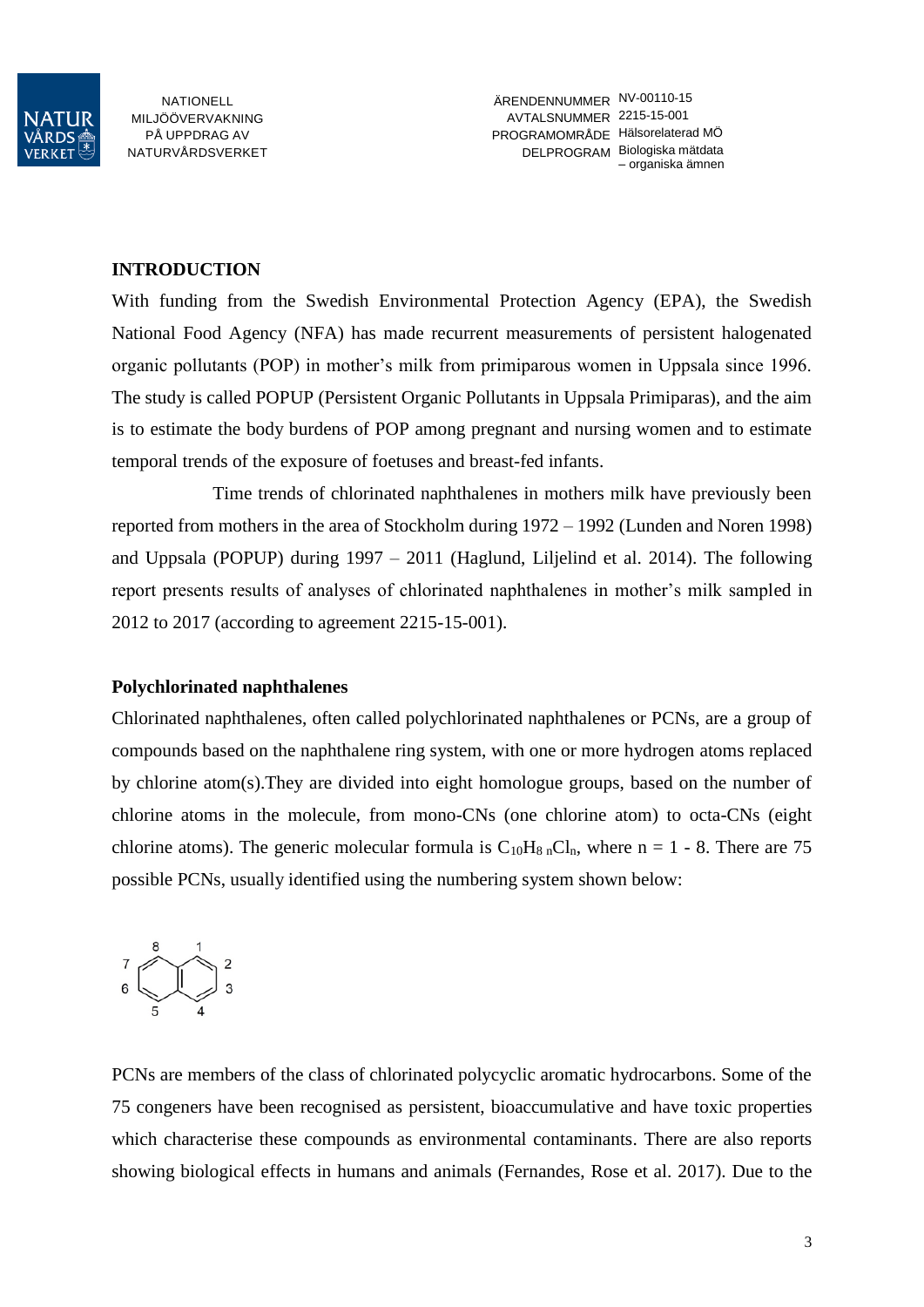

ÄRENDENNUMMER NV-00110-15 AVTALSNUMMER 2215-15-001 PROGRAMOMRÅDE Hälsorelaterad MÖ DELPROGRAM Biologiska mätdata – organiska ämnen

lack of appropriate long-term studies, the toxicological profile of PCNs is experimentally not very well characterized. PCNs are thought to have a mode of action through interacting with the Ah receptor. Therefore, it is expected that exposure to PCNs could result in a pattern of biochemical and toxic responses typical for dioxin-like compounds [\(WHO 2001\)](#page-8-3).

Historically, PCNs were produced as mixtures of several congeners and the main use was in the electrical industry. They have been used as separators in storage batteries, capacitor impregnates, as binders for electrical grade ceramics and sintered metals and in cable coverings. PCNs have also been used to impregnate wood, paper and textiles, as flame retardants and protection against insects, moulds and fungi. Additionally, they have been used as additives in gear and cutting oils, in lacquers and paints as well as raw material for dyes. Today, PCNs are formed mainly unintentionally during various thermal processes such as nonferrous metal smelting, iron ore sintering and coking processes [\(Anonymous 2017\)](#page-8-4). Since 2015 PCNs are listed in annex A in the Stockholm convention and should therefore not be manufactured or used anymore [\(UNEP 2019\)](#page-8-5).

PCNs can be absorbed via all routes of exposure, are highly lipophilic and with a half-life in the human body of 1.5 to 2.4 years estimated for hexa-CN congeners. Absorption, distribution, metabolism and toxicity are dependent on the isomer. Hexa-CNs are among the most frequently detected congeners in human samples. PCNs have been concluded to be potent foetotoxic and teratogenic agents producing effects similar to those for other toxic dioxin-like compounds and a potential for endocrine disruption is suggested at low exposure concentrations [\(UNEP 2012\)](#page-8-6).

#### **MATERIALS AND METHODS**

#### *Recruitment and sampling*

Mothers were randomly recruited among primiparas who were Swedish by birth and delivered at Uppsala University Hospital from 2012 to 2017 (n=180, 30 women per year). The participating mothers sampled milk at home during the third week after delivery (day 14-21 post-partum). Milk was sampled during nursing using a manual mother's milk pump and/or a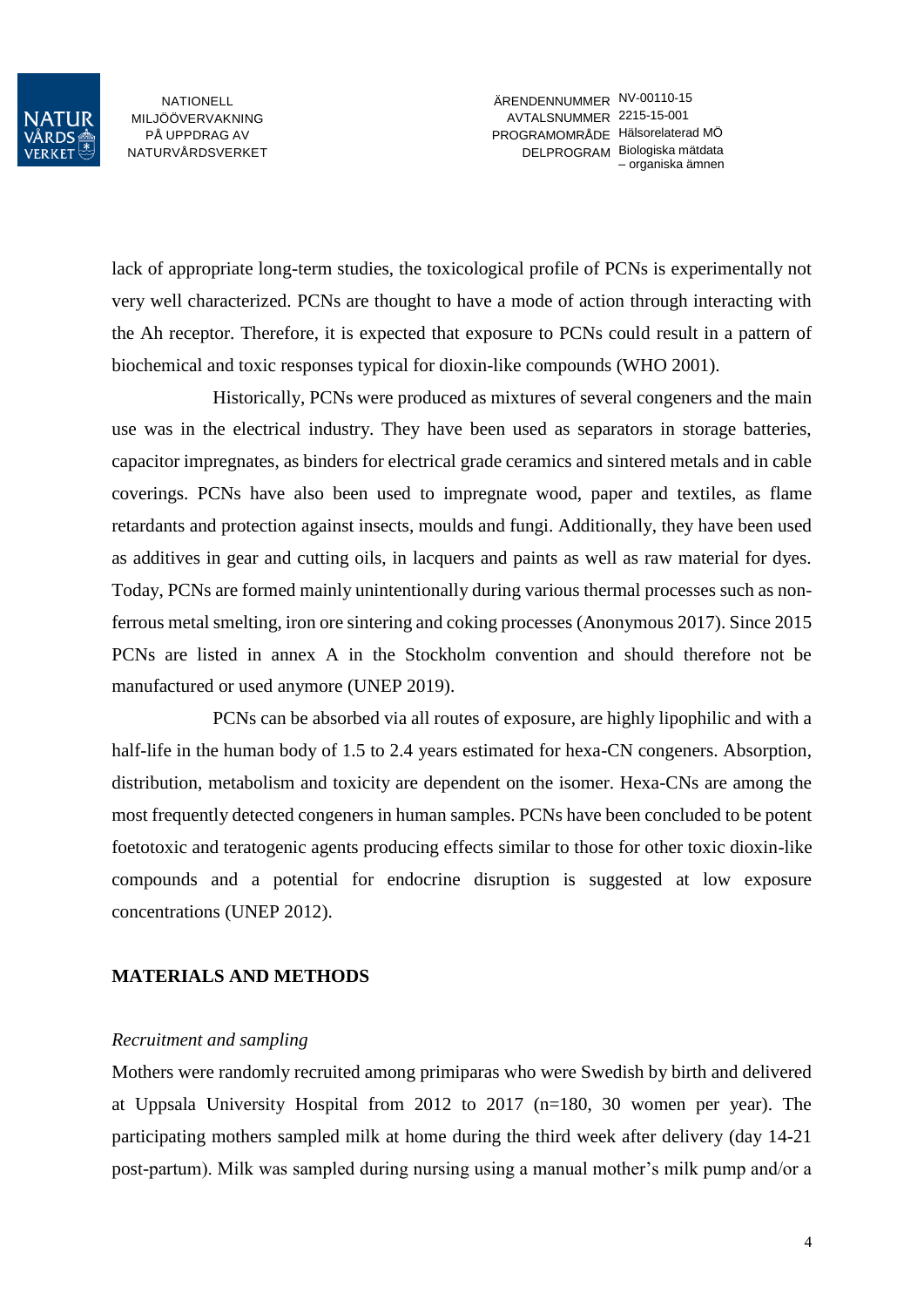

passive mother's milk sampler. The women were instructed to sample milk both at the beginning and at the end of the breast-feeding sessions. The goal was to sample 500 mL from each mother during 7 days of sampling. During the sampling week, the milk was stored in the home freezer in acetone-washed bottles. Newly sampled milk was poured on top of the frozen milk. At the end of the sampling week, a midwife visited the mother to collect the bottles. 10 g of breast milk per individual was pooled to an annual pool for each year (Table 1) and 70 ml per pooled sample was sent to Umeå University for PCN analysis.

| <b>Sampling year</b> | No of pools | N in each pool | Age range (yrs) |
|----------------------|-------------|----------------|-----------------|
| 2012                 |             | 30             | 20-38           |
| 2013                 |             | 30             | 22-39           |
| 2014                 |             | 30             | 20-38           |
| 2015                 |             | 30             | 21-37           |

2016 1 30 24-36 2017 1 30 21-34

**Table 1.** Composition of the pooled serum samples used for analyses of PCNs.

## *Chemical analysis*

The method used for the determination of the concentrations of PCNs at the Trace Analysis Facility, Umeå University, included sample extraction, clean-up and analysis using gas chromatography (GC 6890N, Agilent Tech., Santa Clara, CA, USA) coupled to high resolution mass spectrometry (Waters Autospec Ultima NT, Milford, MA, USA). The 70 ml samples were poured over to separatory funnels, where isotopically labelled  $^{13}$ C-PCNs, as well as pure ethanol, saturated with sodium oxalate, was added prior to extraction. Liquid-liquid extraction was performed adding a 7/10 mix of diethyl ether and n-hexane, followed by shaking. The organic solvent phase was collected, and the extraction was repeated three times. After concentration, the clean-up was performed first using a multi-layer silica column, including layers with acid and base impregnated as well as neutral silica. Following elution with nhexane, and concentration, a carbon column was used to further purify the samples. The resulting toluene fraction was concentrated, and a recovery standard was added to finalise the sample treatment. The GC separation was made on a DB-5ms column (Agilent Tech., Santa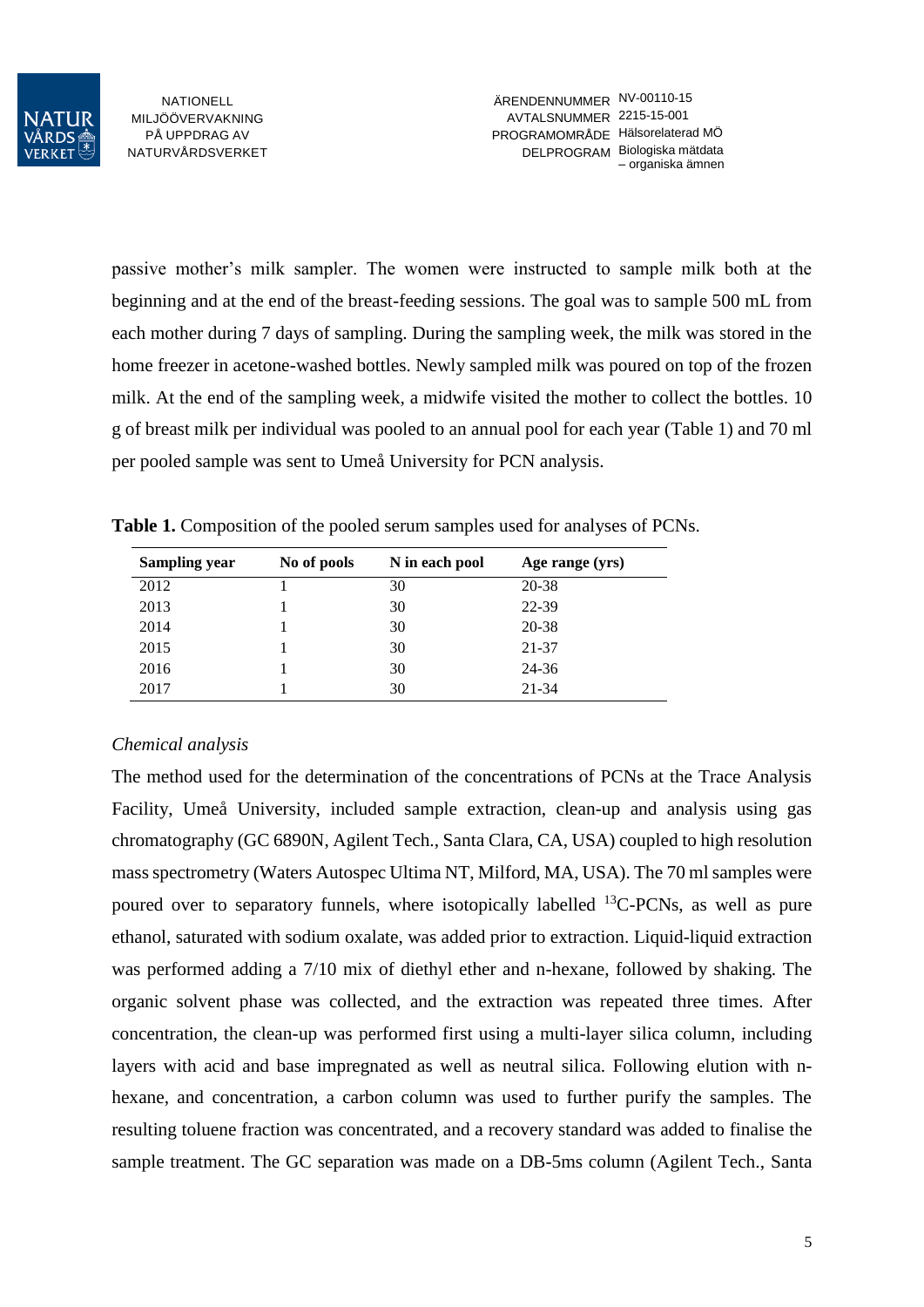

ÄRENDENNUMMER NV-00110-15 AVTALSNUMMER 2215-15-001 PROGRAMOMRÅDE Hälsorelaterad MÖ DELPROGRAM Biologiska mätdata – organiska ämnen

Clara, CA, USA). MS analysis was performed using electron impact ionisation and monitoring of selected molecular ions, highly specific for PCNs. The quantification was performed according to the isotope dilution principle, where the ratio of known amounts of naturally occurring and labelled compounds were compared to the samples' ditto. The procedure was adopted from the standard document EN 1948-3:2006. The overall method is analogous to the one used for the determination of the structurally related polychlorinated dioxins and dibenzofurans (PCDD/Fs), for which it has been well validated. The measurement uncertainty was estimated to be 30%.

#### *Statistical analysis*

Temporal trends were investigated for the study period (2012 - 2017) as well as with a merged data set for the years 1997 – 2011 [\(Haglund, Liljelind et al. 2014\)](#page-8-0) and 2012 - 2017. In order to reflect the reported levels of PCNs for 2012 – 2017, the total PCN level for the years 1997 – 2011 was recalculated using the reported values for tri-, tetra, penta- and hexa-PCNs. Linear regression (MINITAB 15® Statistical Software for Windows) were used to analyse associations between concentrations of total PCNs in mother's milk and sampling year.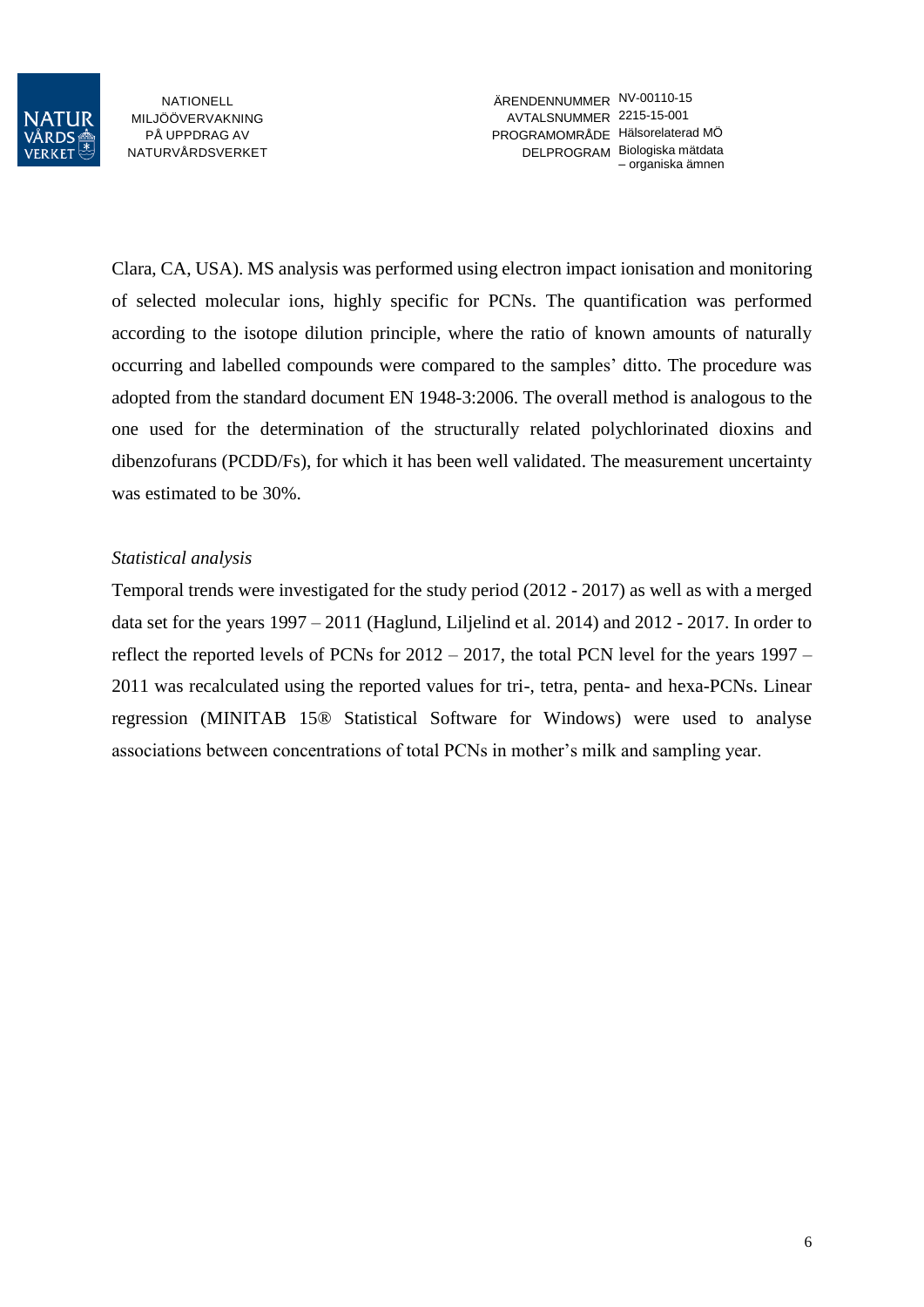

#### **RESULT AND DISCUSSION**

The results of the test series have been reported for chlorinated naphthalenes with three to eight chlorine atoms (Table 2). The sum for TriCN is however not complete and the mono- and dichloride CNs could not be determined accurately due to a contamination of the internal standard. The hepta- and octachlorinated CNs were under the quantification limit (Table 2).

Table 2. Levels of different chlorination grade and total PCN, expressed as pg/g fat, in pooled samples of mothers milk (1 pool/year) from primiparas in the Uppsala region, Sweden.

| <b>PCN</b>             | Year   |        |        |          |        |             |  |  |
|------------------------|--------|--------|--------|----------|--------|-------------|--|--|
|                        | 2012   | 2013   | 2014   | 2015     | 2016   | 2017        |  |  |
| <b>TriCN</b>           | 68     | 65     | 41     | 55       | 39     | 35          |  |  |
| TetraCN                | 212    | 203    | 109    | 272      | 181    | 165         |  |  |
| PentaCN                | 172    | 46     | 122    | 127      | 152    | 116         |  |  |
| HexaCN                 | 66     | 77     | 61     | 46       | 57     | 60          |  |  |
| HeptaCN <sup>a</sup>   | $<$ 29 | $<$ 34 | $<$ 28 | $<$ 35   | $<$ 38 | $<$ 33      |  |  |
| Octa $CNa$             | <10    | <11    | < 8    | $\leq$ 9 | $<$ 8  | $\langle 9$ |  |  |
| Total PCN <sup>b</sup> | 518    | 491    | 332    | 501      | 429    | 375         |  |  |

<sup>a</sup> Under the quantification limit.

<sup>b.</sup>Mono-, di-, hepta- and octaCNs not included.

Time trends of PCNs in mothers milk have previously been reported from mothers in the area of Stockholm during 1972 – 1992 [\(Lunden and Noren 1998\)](#page-8-1) and Uppsala during 1997 – 2011 [\(Haglund, Liljelind et al. 2014\)](#page-8-0). The levels of total PCNs in Stockholm were reported at about 3000 pg/g fat in 1972, decreasing to about 500 pg/g fat in 1992 [\(Lunden and Noren 1998\)](#page-8-1). In Uppsala (POPUP) the reported levels of total PCNs were about 850 pg/g fat and was more or less stable over the time period 1997 to 2011 [\(Haglund, Liljelind et al. 2014\)](#page-8-0).

When fitting the data for year  $2012 - 2017$  to total PCNs and to a linear equation (Figure 1), the time trend was not statistically significant ( $\beta$  = -0.046, p = 0.3). However, when adding the previously reported data from year 1997 – 2011 [\(Haglund, Liljelind et al. 2014\)](#page-8-0) with PCNs analysed in mothers milk from primiparas from the Uppsala region (Figure 2), there is a statistically significant trend ( $\beta$  = -0.051, p = <0.001, 5 % decrease per year), with a half life of total PCN of 14 years.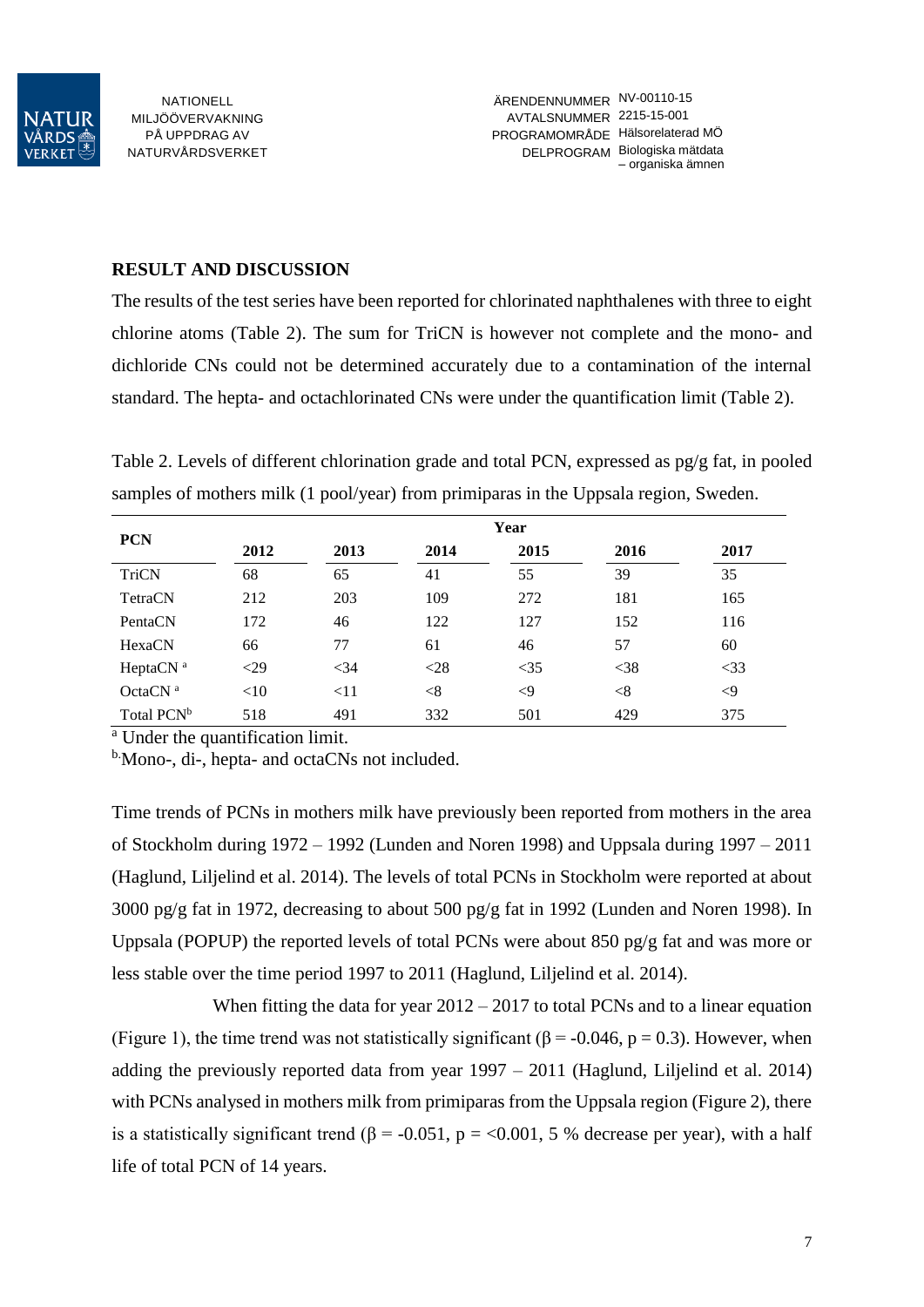



Figure 1. Time trends of the sum of the detected PCNs during 2012-2017.



Figure 2. Time trends of the sum of the detected PCNs during 1997-2017.

However, care should be taken when interpreting different data sets from different studies, as it is not always clear if all possible congeners were analysed for in all samples. As stated in a